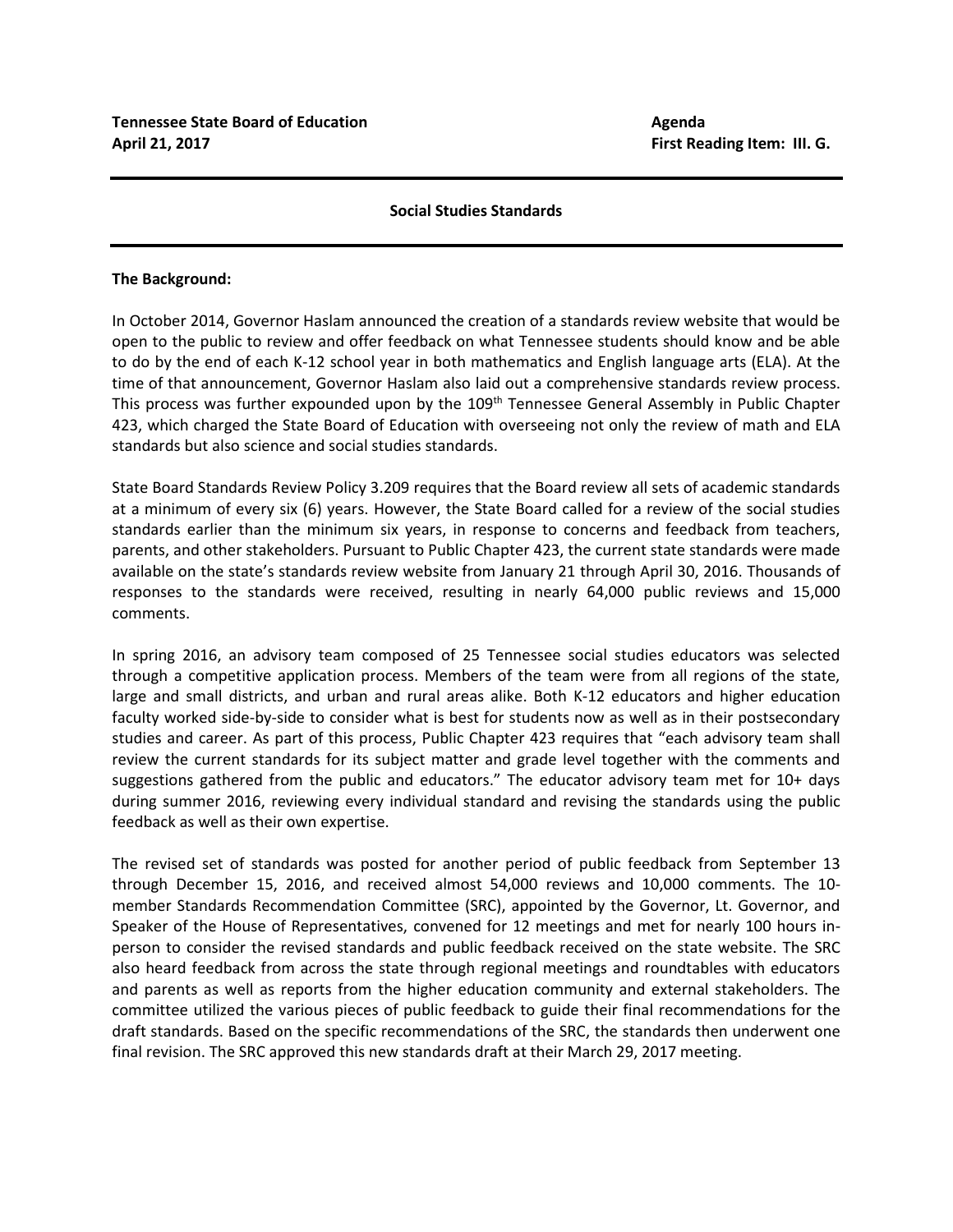The majority of proposed revisions to the standards made by both the educator advisory team and SRC were in direct response to stakeholder feedback and specifically focus on:

- Making the standards more manageable by streamlining were
- Ensuring rigorous standards to prepare Tennessee students for postsecondary success
- Ensuring that the standards are developmentally and age-appropriate
- Removing curriculum embedded within the current standards as stated in law
- Ensuring that the standards are vertically-aligned and have an intentional grade-level progression

Additionally, new social studies practice skills have been incorporated within the standards document. These practices are intended to be skills that students develop over time, embedded in the teaching of the subject area content. Examples of these skills are analyzing primary sources or constructing and defending an argument.

The format of the standards has also been changed, so that they now appear vertically (landscape) rather than horizontally (portrait). This makes for easier reading and navigation of the document as well as a more coherent structure and flow within each grade level and course.

Finally, the following topics of interest have been revised within the standards:

**Tennessee History:** Tennessee history is integrated with American history in elementary and middle school. Important Tennessee events and individuals are presented alongside significant events in American history. In addition, the draft standards feature a focus on early Tennessee history and geography. Finally, a new permanent elective course focused on Tennessee History has been added.

**Civics:** The draft standards integrate civics throughout many grades and courses. Civics continue to be a heavy focus in elementary school and are also integrated within later American history courses. The draft standards feature a revised U.S. Government and Civics course, which includes a section specifically on civic participation.

**Religion:** The state standards are prohibited by statute from promoting or proselytizing any religion. Religion is covered in the draft social studies standards in a historical context so that students are able to understand the impact that various religions have had on the development of history. All major world religions are covered in the standards. The draft standards that address particular religions are covered in the following manner:

Describe the origins and central features of (insert religion)

- Key Person(s)
- Sacred Texts
- **•** Basic Beliefs

Civil Rights: The draft standards include civil rights standards and topics as early as in the 5<sup>th</sup> grade. Civil rights continue to be covered throughout American history. Elements of civil rights are also covered in world history courses as well.